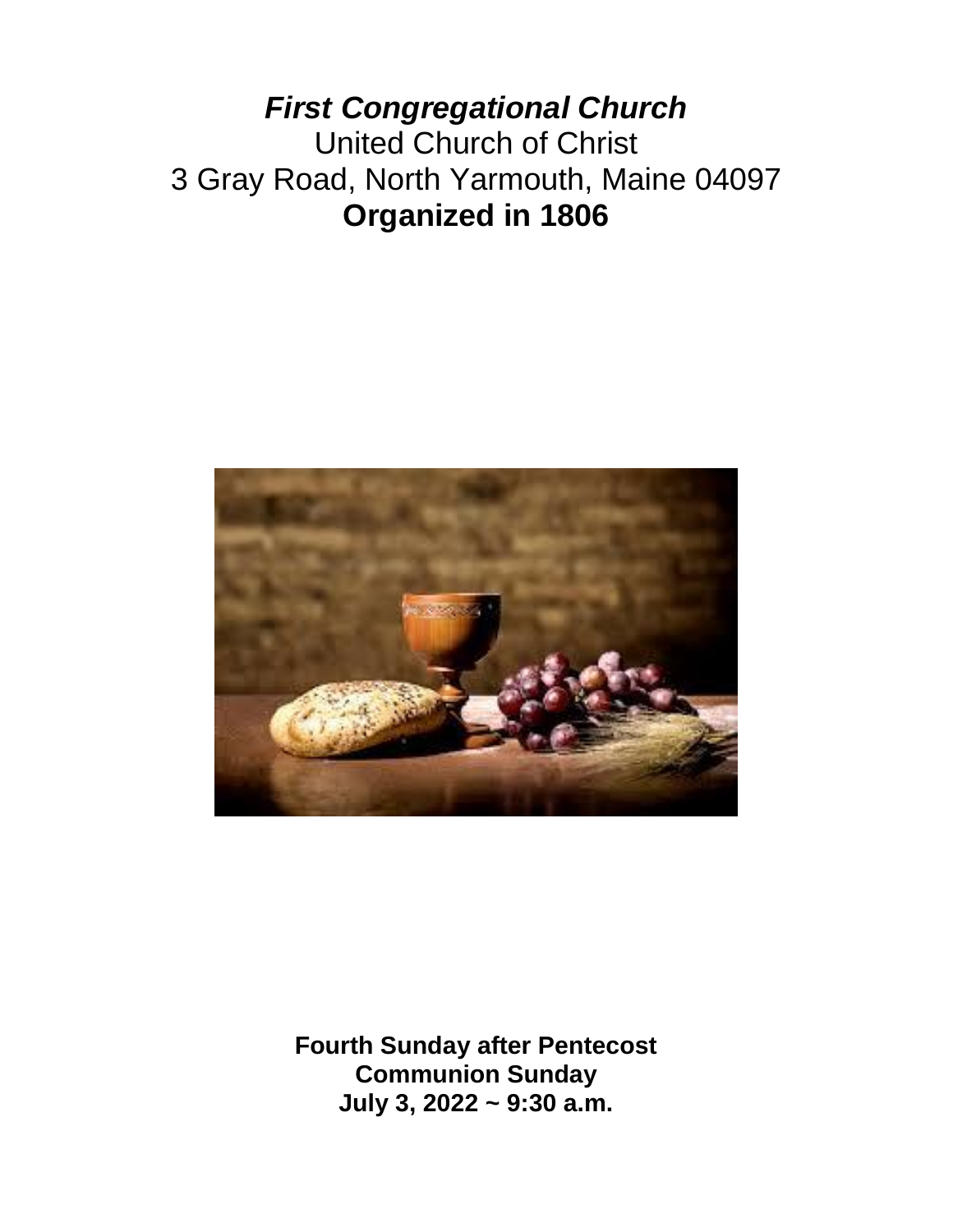The Fourth Sunday after Pentecost July 3, 2022 *"May Peace Be"*

Prelude

# Sung: **God welcomes all! Strangers and friends! God's love is strong! And it never ends!**

Words: John L. Bell, Music: South African traditional, transcribed by John L. Bell at the Sunrise Hospice, Themba Text: © 2008, GIA/Iona Community / WGRG

Welcome and Announcements

## **Call to Worship**

One: May a joyful sound to the Holy One. Let the earth rejoice. **Many: How awesome are your works, O Sovereign!**

One: Creation groans under the pressure of war, environmental abuse, and communal disconnection.

**Many: We cry out to you, Present God, and you hear and respond.** One: You turn our mourning into movement and stir our souls to action and to rest.

**Many: Everlasting God, we will give thanks and praise you for you clothe us in joy and peace.**

| *Hymn                                   | Immortal, Invisible, God Only Wise | #66 |
|-----------------------------------------|------------------------------------|-----|
| Words: Walter Chalmers Smith, 1867. Alt |                                    |     |

Music: Welsh folk melody

**Immortal, invisible, God only wise, in light inaccessible hid from our eyes, most blessed, most glorious, the Ancient of Days, almighty, victorious, thy great name we praise.**

**Unresting, unhasting, and silent as light, nor wanting, nor wasting, thou rulest in might; thy justice like mountains high soaring above thy clouds which are fountains of goodness and love.**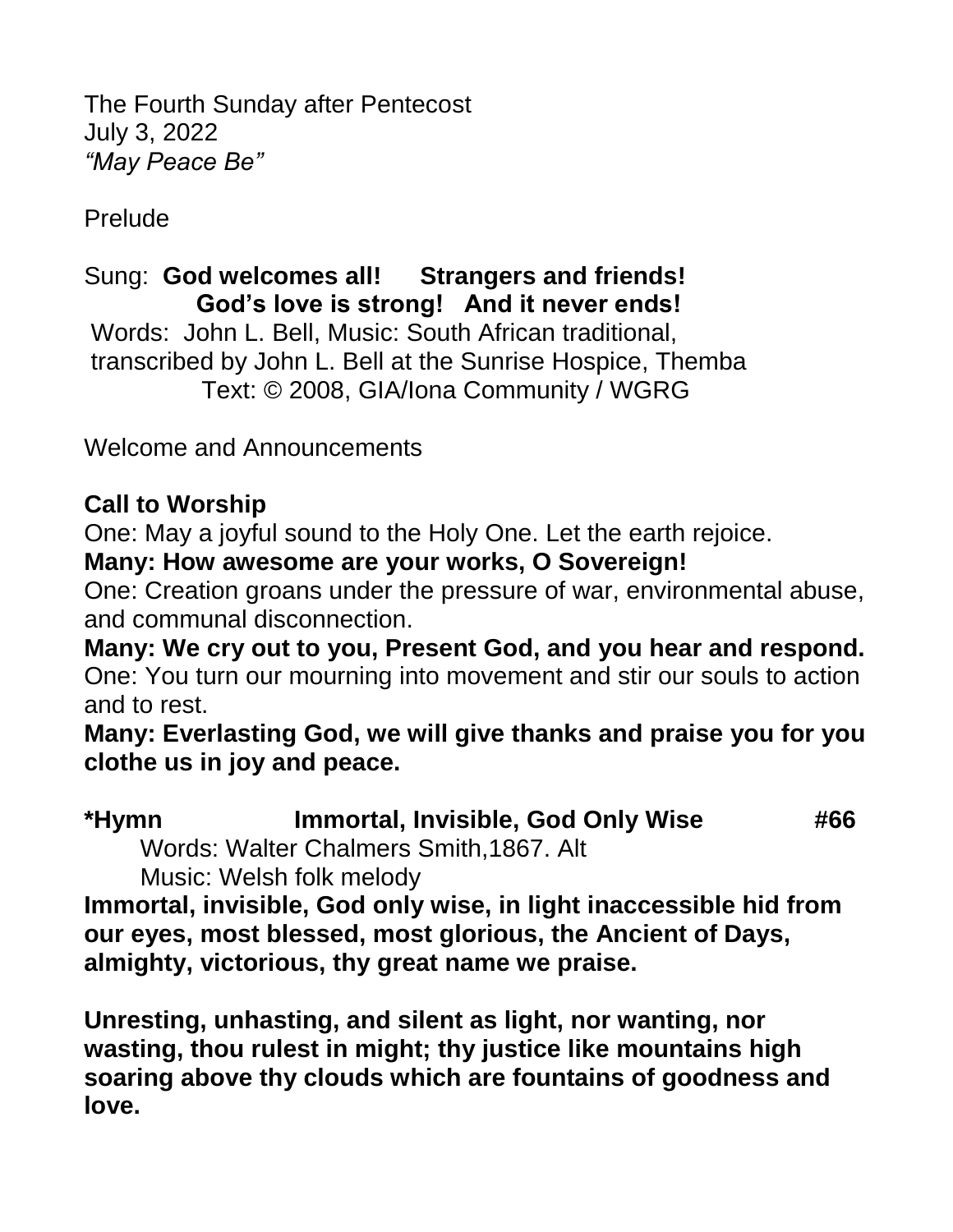**To all, life thou givest, to both great and small; in all life thou livest, the true life of all; we blossom and flourish as leaves on the tree, and wither and perish, but naught changeth thee.**

**Thou reignest in glory; thou dwellest in light, thine angels adore thee, all veiling their sight; all praises we render: O help us to see that only the splendor of light hideth thee.**

#### **\*Unison Invocation**

God with us, you send us into the world as your agents of restoration and change. You speak to us in the stillness of our rest and the chaos of a frenzied world. You guide us in troubling times, and you move us to dance in celebration. We give thanks for your presence among us. Open all points of receptivity within us as we worship you, Holy and Living God. Amen.

## **Prayer for Transformation and New Life**

Spirit of the Living God, temptation surrounds us. Self-preservation lures us to indifference. Fear of confrontation coaxes us to keep silent about things that matter. The desire to be right entices us to ignore the cries of our neighbors. Too often we ignore the call to go and to be in favor of staying stuck in our attitudes and behaviors. Too often, we are the ones who refuse to welcome you into our intimate space, who resist the work of transformation, and who remain unresponsive to the burdens of our siblings in creation. Spirit of Gentleness, redirect us back to the path of life, the way of justice, and the hope of peace. Amen.

## **Words of Grace**

Our Companion and Advocate takes this journey with us. Our invitation to make the kindom of God our dwelling place continually renews. The Righteous One opens the door and eases our entry into new life, new mercy, and new grace.

Passing the Peace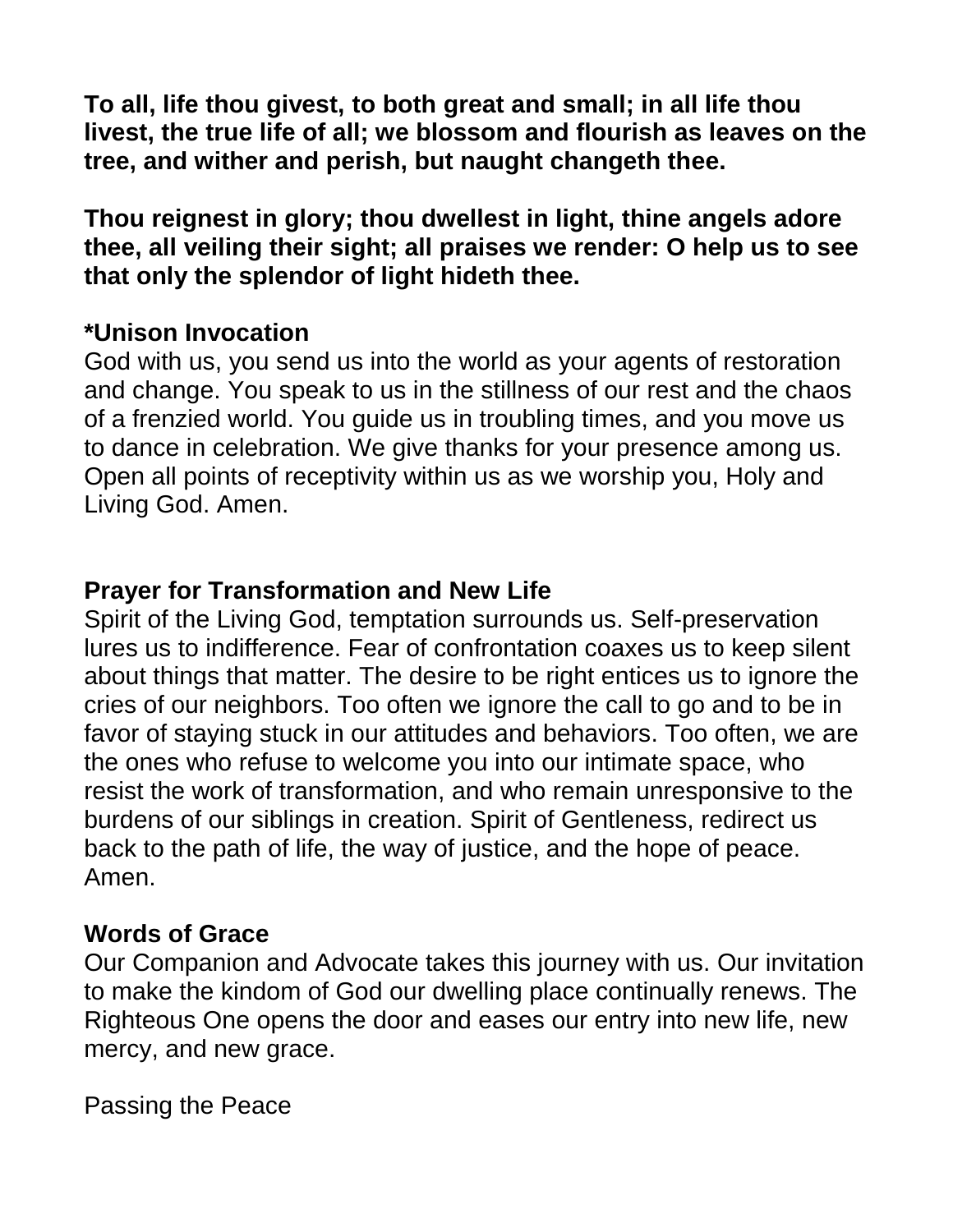Scripture: Job 1:1, 2:1-10

Message **Pastor Jeff Logan** 

\*Hymn **Be Still, My Soul #566**

Words: Katharina von Schlegel, 1752; tr. Jane Borthwick, 1855, alt. Music: Jean Sibelious, 1899; arr. The Hymnal, 1933

**Be still, my soul: for God is on your side; bear patiently the cross of grief or pain. Trust in your God, your savior and your guide, who through all changes faithful will remain.**

**Be still, my soul: your best, your heavenly friend through thorny ways leads to a peaceful end.**

**Be still, my soul: for God will undertake to guide the future surely as the past. Your hope, your confidence let nothing shake; all now mysterious shall be bright at last.** 

**Be still, my soul: the waves and winds still know the voice that calmed them in this world below.**

**Be still, my soul: the hour is hastening on when we shall dwell with God forever more, when disappointment, grief, and fear are gone, sorrow forgot, love's purest joys restored.**

**Be still, my soul: when change and tears are past, all safe and blessed we shall meet at last.**

Prayers of the People

**The Lord's Prayer**

**Our Father who art in heaven, hallowed be thy name. Thy kingdom come. Thy will be done, on earth as it is in heaven. Give us this day our daily bread. And forgive us our debts, as we forgive our debtors. And lead us not into temptation, but deliver us from evil: For thine is the kingdom, and the power, and the glory forever. Amen.**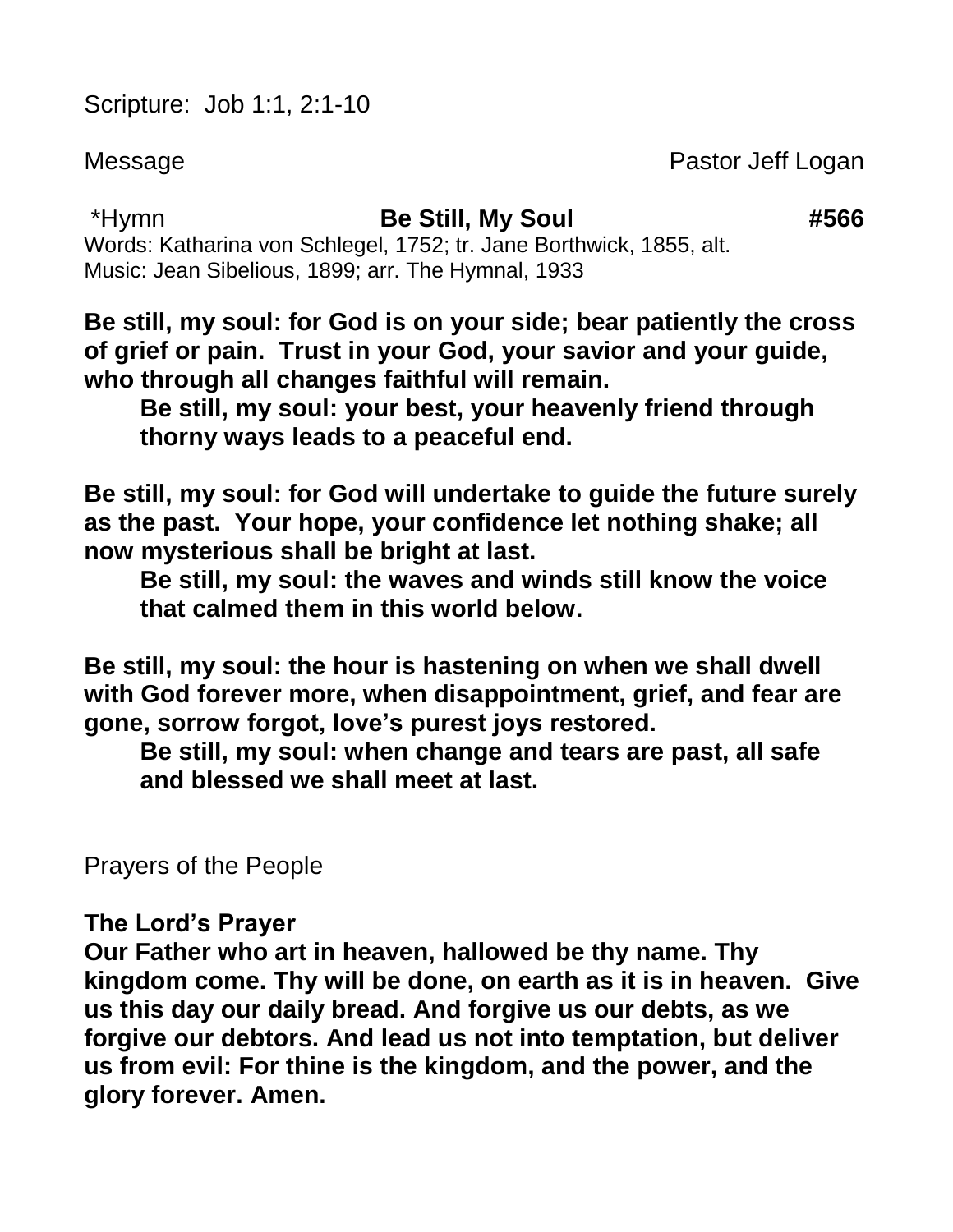#### **Invitation to Offering**

The generous life responds to the call to mutuality and burden sharing. The generous life recognizes the abundance of creation and trusts the generosity of the Giver of every good and perfect gift. The generous life follows the steps of Jesus in meeting needs, spreading hope, and sharing love.

**\*Doxology Praise God, from whom all blessings flow; Praise God, all creatures here below; Praise God for all that love has done; Creator, Christ, and Spirit, One. Amen.** 

## **Prayer of Dedication and Thanksgiving**

Creator, bless these gifts that we bring to this community and the world. May our time be used preciously, our treasure shared faithfully, and our talents demonstrated gloriously in your name. Amen.

## **Celebration of Holy Communion**

**\*Sending Song Fill the World with Love #467** Words: David L. Edwards, 1992 Music: David L. Edwards, 1992; arr. Susan Adams, 1994

**With the vision in our minds of how the world could be, and the fullness of our hearts from the suffering we see; when we make all that we are and have part of God's destiny, we can fill the world with love, we can fill the world with love.**

**All the people in this world living lives of pain and fear, crying out into the night, wond'ring when someone will hear; while there are so many others having so much they can share, can we fill the world with love, can we fill the world with love.**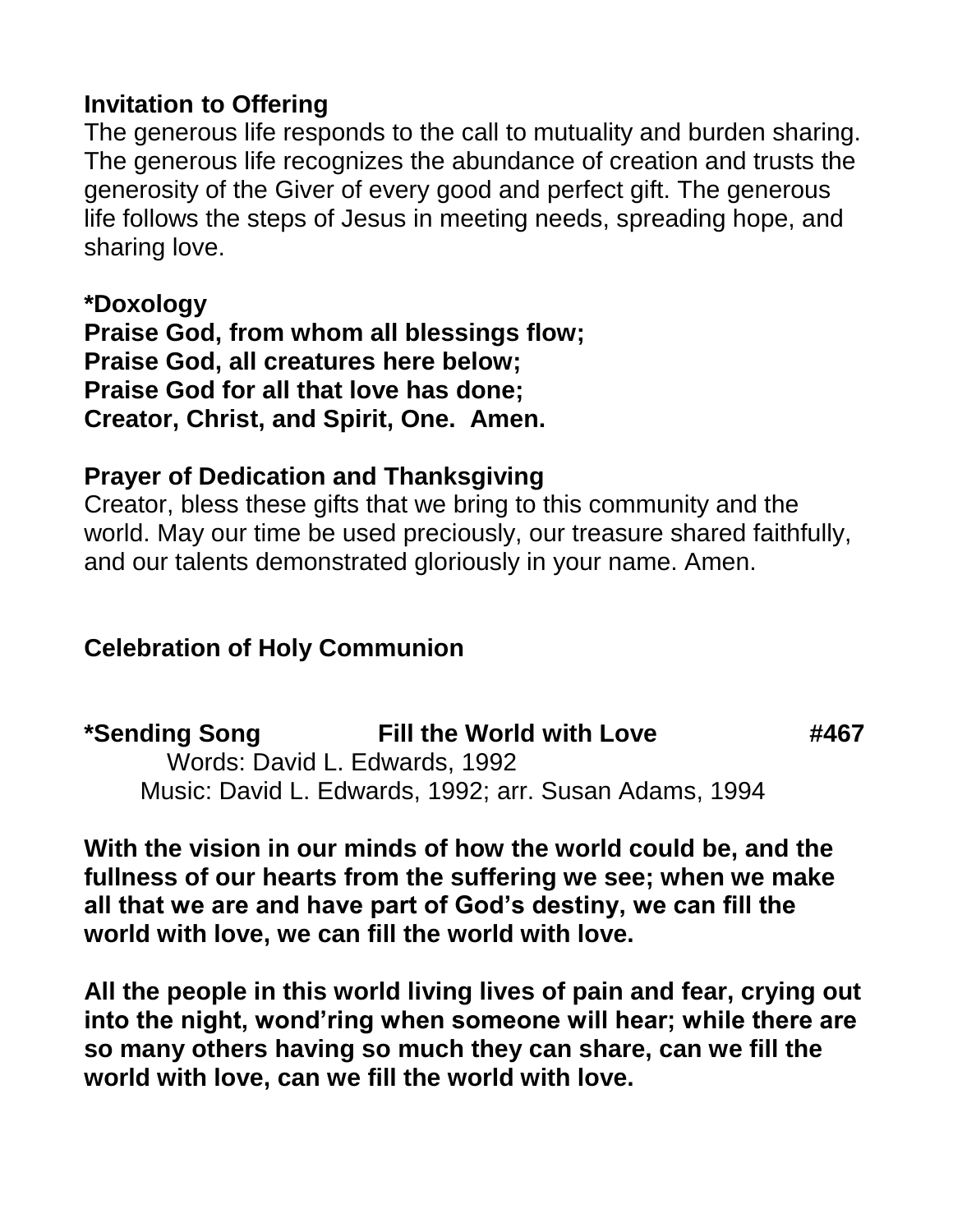**We whose spirits long to share, long to comfort and to heal, know that when we act alone, hope is difficult to feel; but together as we labor God's compassion to reveal we will fill the world with love, we will fill the world with love.**

**Let us hesitate no longer in our doubt and our dismay; there's a pow'r at work within us that has promised a new day. And the time will surely come, it will not be long delayed when God fills the world with love, when God fills the world with love.**

### **\*BENEDICTION**

**Postlude** 

#### **Pastor Jeff Logan**

Rev. Jeffery Logan is the Executive Director and a co-pastor at Grace-Street Ministry. He spent the first third of his life as a professional Shakespearean actor in New York City (BA in Theatre Arts from UC Berkeley); the second third practicing Acupuncture and Chinese Medicine in Portland, Maine (Masters of Science in Oriental Medicine from Southwest Acupuncture College). In June of 2014, he was ordained as an interfaith minister by the Chaplaincy Institute of Maine.

As part of his training, Jeff interned with Pastor Mair Honan at Grace-Street Ministry. One thing led to another, and Jeff was offered a co-pastor position after his ordination. When Pastor Mair retired in 2019, Jeff replaced her as Executive Director. Pastor Mair is a treasured friend and mentor in Jeff's work on the street.

Thank you to Pastor Logan for serving as our guest Pastor today.

*May Peace Be***: Service Prayers for the Fourth Sunday after Pentecost** were written by Rev. Dr. Cheryl A. Lindsay, Minister for Worship and Theology, United Church of Christ.

Copyright 2022 Faith INFO Ministry Team, 700 Prospect Avenue, Cleveland, OH 44115-1100. Permission granted to reproduce or adapt